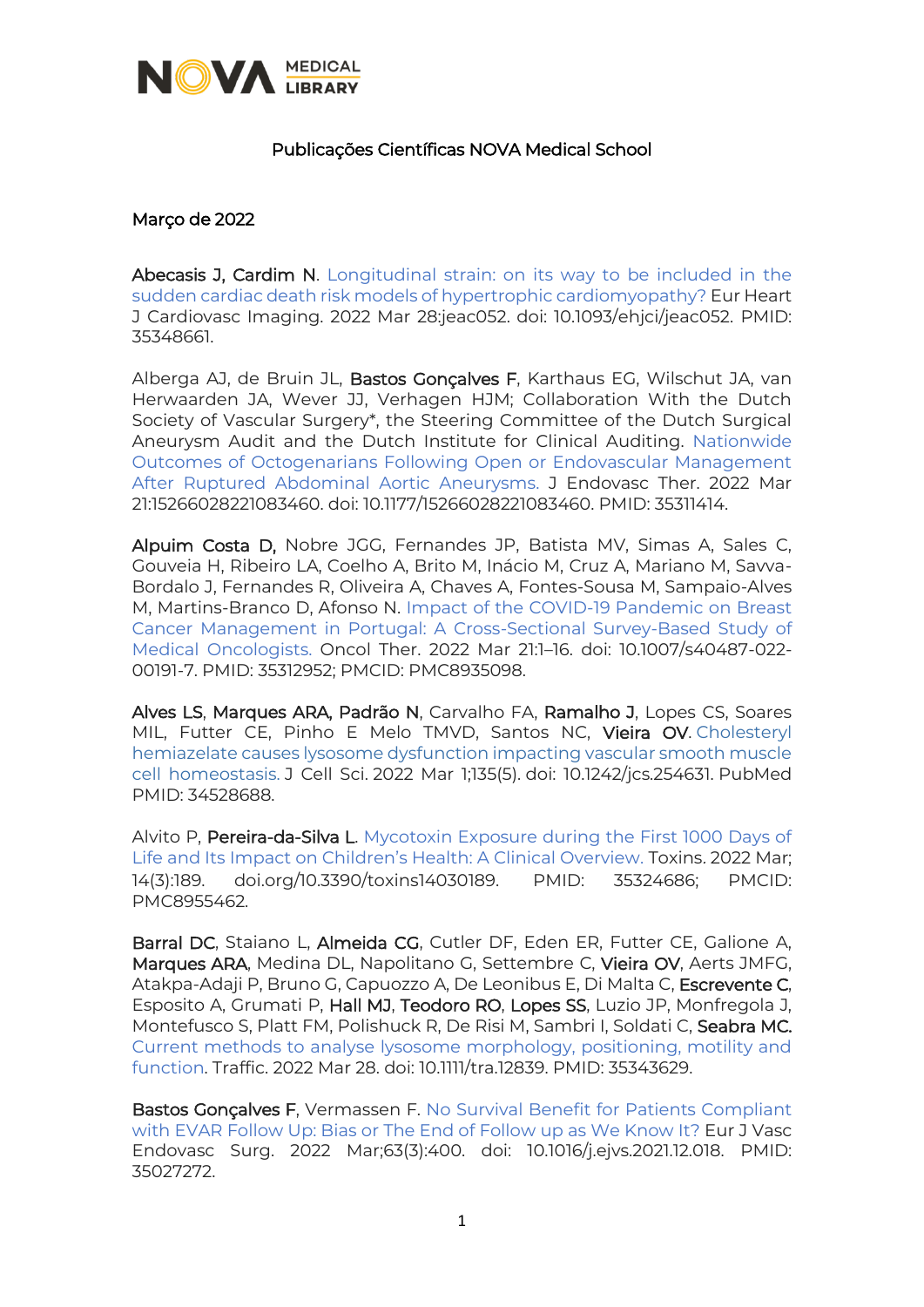

Bastos PAD, Barbosa R. A newly identified Int22h1/Int22h2-mediated Xq28 [duplication syndrome case misdiagnosed as cerebral palsy.](https://www.thieme-connect.de/products/ejournals/abstract/10.1055/s-0042-1743435) J Pediatr Neurol. 2022 Mar. doi: 10.1055/s-0042-1743435

Blot S, Ruppé E, Harbarth S, Asehnoune K, Poulakou G, Luyt CE, Rello J, Klompas M, Depuydt P, Eckmann C, Martin-Loeches I, Povoa P, Bouadma L, Timsit JF, Zahar JR. [Healthcare-associated infections in adult intensive care](https://www.ncbi.nlm.nih.gov/pubmed/35249794/)  [unit patients: Changes in epidemiology, diagnosis, prevention and](https://www.ncbi.nlm.nih.gov/pubmed/35249794/)  [contributions of new technologies.](https://www.ncbi.nlm.nih.gov/pubmed/35249794/) Intensive Crit Care Nurs. 2022 Mar 3;:103227. doi: 10.1016/j.iccn.2022.103227. PubMed PMID: 35249794.

Bruffaerts R, Harris MG, Kazdin AE, Vigo DV, Sampson NA, Chiu WT, Al-Hamzawi A, Alonso J, Altwaijri YA, Andrade L, Benjet C, de Girolamo G, Florescu S, Haro JM, Hu CY, Karam A, Karam EG, Kovess-Masfety V, Lee S, McGrath JJ, Navarro-Mateu F, Nishi D, O'Neill S, Posada-Villa J, Scott KM, Have MT, Torres Y, Wojtyniak B, Xavier M, Zarkov Z, Kessler RC. [Perceived helpfulness of](https://www.ncbi.nlm.nih.gov/pubmed/35262761/)  [treatment for social anxiety disorder: findings from the WHO World Mental](https://www.ncbi.nlm.nih.gov/pubmed/35262761/)  [Health Surveys.](https://www.ncbi.nlm.nih.gov/pubmed/35262761/) Soc Psychiatry Psychiatr Epidemiol. 2022 Mar 9;. doi: 10.1007/s00127-022-02249-3. PubMed PMID: 35262761.

Bruno RR, Wernly B, Flaatten H, Fjølner J, Artigas A, Baldia PH, Binneboessel S, Bollen Pinto B, Schefold JC, Wolff G, Kelm M, Beil M, Sviri S, van Heerden PV, Szczeklik W, Elhadi M, Joannidis M, Oeyen S, Kondili E, Marsh B, Wollborn J, Andersen FH, Moreno R, Leaver S, Boumendil A, De Lange DW, Guidet B, Jung C; COVIP study group. [The association of the Activities of Daily Living and the](https://annalsofintensivecare.springeropen.com/articles/10.1186/s13613-022-00996-9)  [outcome of old intensive care patients suffering from COVID-19.](https://annalsofintensivecare.springeropen.com/articles/10.1186/s13613-022-00996-9) Ann Intensive Care. 2022 Mar 18;12(1):26. doi: 10.1186/s13613-022-00996-9. PMID: 35303201; PMCID: PMC8931579.

Bruno RR, Wernly B, Wolff G, Fjølner J, Artigas A, Bollen Pinto B, Schefold JC, Kindgen-Milles D, Baldia PH, Kelm M, Beil M, Sviri S, van Heerden PV, Szczeklik W, Topeli A, Elhadi M, Joannidis M, Oeyen S, Kondili E, Marsh B, Andersen FH, Moreno R, Leaver S, Boumendil A, De Lange DW, Guidet B, Flaatten H, Jung C; COVIP study group. [Association of chronic heart failure with mortality in old](https://onlinelibrary.wiley.com/doi/10.1002/ehf2.13854)  [intensive care patients suffering from Covid-19.](https://onlinelibrary.wiley.com/doi/10.1002/ehf2.13854) ESC Heart Fail. 2022 Mar 10. doi: 10.1002/ehf2.13854. PMID: 35274490.

Burrinha T, Cláudia GA. Aging impact on amyloid precursor protein neuronal [trafficking.](https://www.sciencedirect.com/science/article/pii/S0959438822000162?via%3Dihub) Curr Opin Neurobiol. 2022 Mar 15;73:102524. doi: 10.1016/j.conb.2022.102524. PMID: 35303572.

Cardoso Borges F, Alves da Costa F, Ramos A, Ramos C, Bernardo C, Brito C, Mayer-da-Silva A, Furtado C, Ferreira AR, Martins-Branco D, Miranda A, Lourenco A. Real-world effectiveness of palbociclib plus fulvestrant in [advanced breast cancer: Results from a population-based cohort study.](https://www.sciencedirect.com/science/article/pii/S0960977622000327?via%3Dihub) Breast. 2022 Apr;62:135-143. doi: 10.1016/j.breast.2022.02.005. PMID: 35182993; PMCID: PMC8859011.

Chálim Rebelo C, Moura DB, Flor de Lima M, Dutra E, Amaral R, Pereira JR, Duarte MA. [An extreme case of liver adenomatosis: Are they all the same?](https://www.mdpi.com/2036-7422/13/1/8/htm)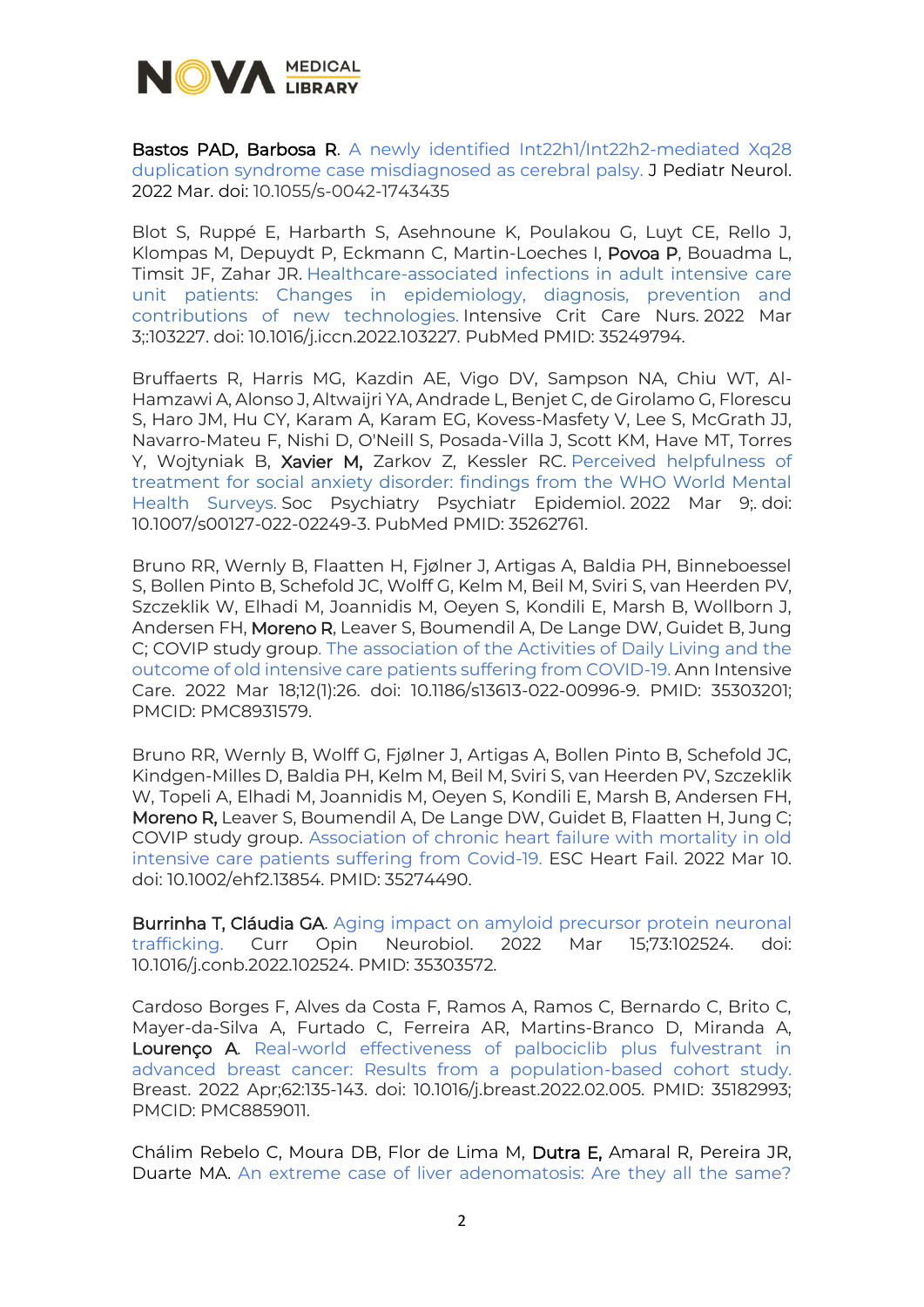

Gastroenterol Insights [Internet]. 2022;13(1):68-76. Doi: 10.3390/gastroent13010008

Cochicho D, Esteves S, Rito M, Silva F, Martins L, Montalvão P, Cunha M, Magalhães M, Gil da Costa RM, Felix A. [PIK3CA Gene Mutations in HNSCC:](https://www.mdpi.com/2072-6694/14/5/1286)  [Systematic Review and Correlations with HPV Status and Patient Survival.](https://www.mdpi.com/2072-6694/14/5/1286) Cancers (Basel). 2022 Mar 2;14(5):1286. doi: 10.3390/cancers14051286. PMID: 35267596; PMCID: PMC8909011.

Crisóstomo L, Videira RA, Jarak I, Starčević K, Mašek T, Rato L, Raposo JF, Batterham RL, Oliveira PF, Alves MG. [Inherited Metabolic Memory of High-Fat](https://www.ncbi.nlm.nih.gov/pubmed/34939729/)  [Diet Impairs Testicular Fatty Acid Content and Sperm Parameters.](https://www.ncbi.nlm.nih.gov/pubmed/34939729/) Mol Nutr Food Res. 2022 Mar;66(5):e2100680. doi: 10.1002/mnfr.202100680. PubMed PMID: 34939729

Cruz C, Tavares Semedo F, Mota I, Borrego L. [Anaphylactic shock to iodinated](https://www.ncbi.nlm.nih.gov/pubmed/34523871/)  [contrast media: not so rare after all.](https://www.ncbi.nlm.nih.gov/pubmed/34523871/) Eur Ann Allergy Clin Immunol. 2022 Mar;54(2):95-96. doi: 10.23822/EurAnnACI.1764-1489.210. PubMed PMID: 34523871.

Cunha B, Kuroedov D, Conceição C. [Imaging of pediatric nasal masses: A](https://onlinelibrary.wiley.com/doi/10.1111/jon.12942)  [review.](https://onlinelibrary.wiley.com/doi/10.1111/jon.12942) J Neuroimaging. 2022 Mar;32(2):230-244. doi: 10.1111/jon.12942. PMID: 34705308.

De Luca G, Algowhary M, Uguz B, Oliveira DC, Ganyukov V, Zimbakov Z, Cercek M, Jensen LO, Loh PH, Calmac L, Roura-Ferrer G, Quadros A, Milewski M, Scotto di Uccio F, von Birgelen C, Versaci F, Ten Berg J, Casella G, Wong ASL, Kala P, Diez Gil JL, Carrillo X, Dirksen MT, Becerra-Muñoz VM, Kang-Yin Lee M, Juzar DA, de Moura Joaquim R, Paladino R, Milicic D, Davlouros P, Bakraceski N, Zilio F, Donazzan L, Kraaijeveld AO, Galasso G, Lux A, Marinucci L, Guiducci V, Menichelli M, Scoccia A, Yamac A, Ugur Mert K, Flores Rios X, Kovarnik T, Kidawa M, Moreu J, Flavien V, Fabris E, Lozano Martìnez-Luengas I, Boccalatte M, Bosa Ojeda F, Arellano-Serrano C, Caiazzo G, Cirrincione G, Kao HL, Sanchis Fores J, Vignali L, Pereira H, Manzo-Silberman S, Ordonez S, Özkan AA, Scheller B, Lehtola H, Teles R, Mantis C, Ylitalo A, Brum Silveira JA, Zoni R, Bessonov I, Savonitto S, Kochiadakis G, Alexopoulos D, Uribe C, Kanakakis J, Faurie B, Gabrielli G, Gutiérrez A, Bachini JP, Rocha A, Tam FC, Rodriguez A, Lukito A, Saint-Joy V, Pessah G, Tuccillo B, Cortese G, Parodi G, Bouraghda MA, Kedhi E, Lamelas P, Suryapranata H, Nardin M, Verdoia M. [COVID-19 pandemic,](https://www.ncbi.nlm.nih.gov/pubmed/34711661/)  [mechanical reperfusion and 30-day mortality in ST elevation myocardial](https://www.ncbi.nlm.nih.gov/pubmed/34711661/)  [infarction.](https://www.ncbi.nlm.nih.gov/pubmed/34711661/) Heart. 2022 Mar;108(6):458-466. doi: 10.1136/heartjnl-2021- 319750. PubMed PMID: 34711661; PubMed Central PMCID: PMC8561823.

Dovc K, Van Name M, Jenko Bizjan B, Rusak E, Piona C, Yesiltepe-Mutlu G, Mentink R, Frontino G, Macedoni M, Ferreira SH, Serra-Caetano J, Galhardo J, Pelicand J, Silvestri F, Sherr J, Chobot A, Biester T. [Continuous glucose](https://www.ncbi.nlm.nih.gov/pubmed/34820985/)  [monitoring use and glucose variability in very young children with type 1](https://www.ncbi.nlm.nih.gov/pubmed/34820985/)  [diabetes \(VibRate\): A multinational prospective observational real-world](https://www.ncbi.nlm.nih.gov/pubmed/34820985/)  [cohort study.](https://www.ncbi.nlm.nih.gov/pubmed/34820985/) Diabetes Obes Metab. 2022 Mar;24(3):564-569. doi: 10.1111/dom.14607. PubMed PMID: 34820985.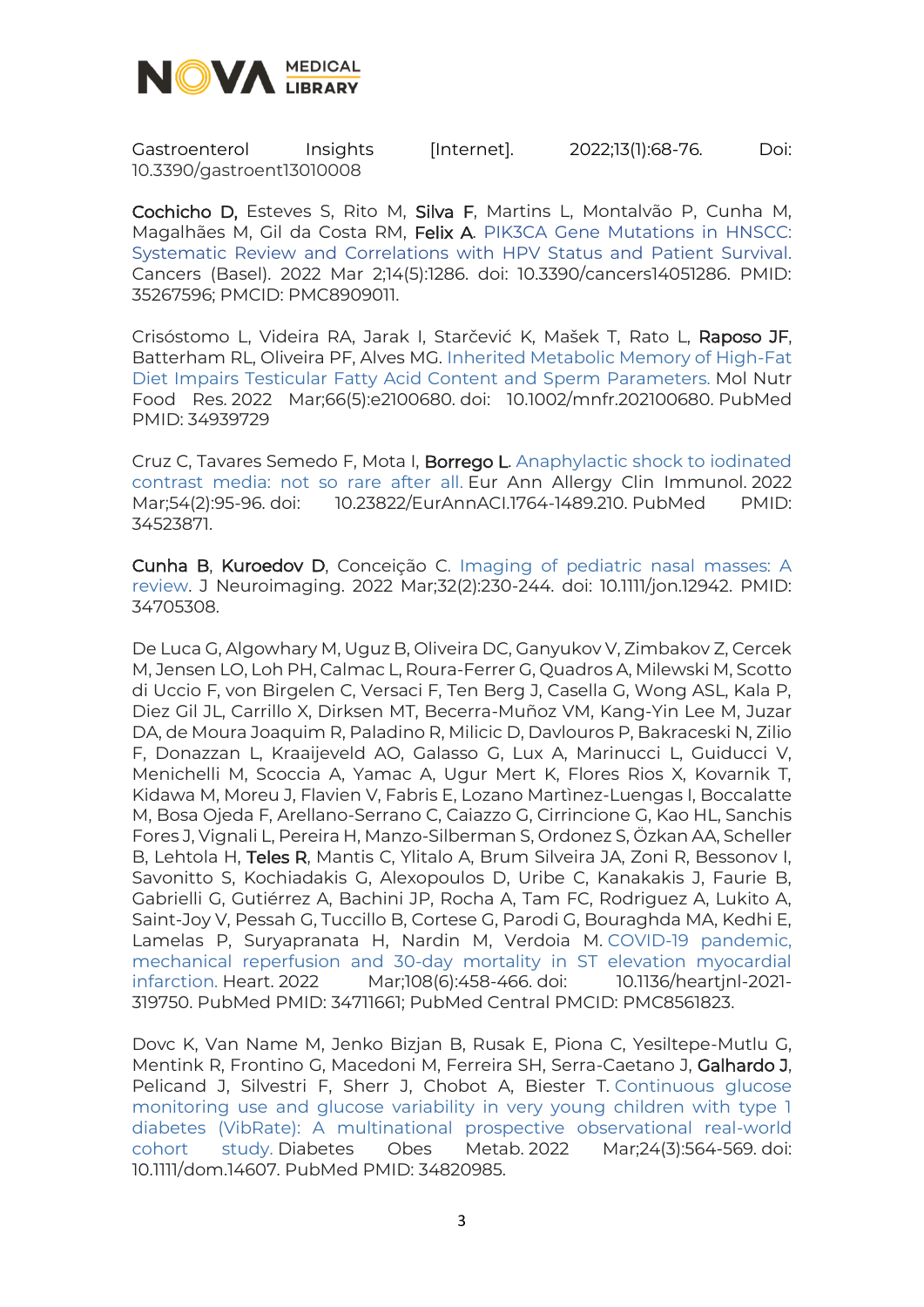

Ferreira AC, Mendes M, Silva C, Cotovio P, Aires I, Navarro D, Caeiro F, Ramos R, Salvador R, Correia B, Cabral G, Nolasco F, Ferreira A. Improvement of Mineral [and Bone Disorders After](https://www.ncbi.nlm.nih.gov/pubmed/35266925/) Renal Transplantation. Transplantation. 2022 Mar 8; doi: 10.1097/TP.0000000000004099. PubMed PMID: 35266925.

Ferreira I, Machado de Oliveira R, Carvalho AS, Teshima A, Beck HC, Matthiesen R, Costa-Silva B, Macedo MP. Messages from the Small Intestine Carried by [Extracellular Vesicles in Prediabetes: A Proteomic Portrait.](https://www.ncbi.nlm.nih.gov/pubmed/35263542/) J Proteome Res. 2022 Mar 9 ;. doi: 10.1021/acs.jproteome.1c00353. PubMed PMID: 35263542.

Ferreira JV, da Rosa Soares A, Ramalho J, Máximo Carvalho C, Cardoso MH, Pintado P, Carvalho AS, Beck HC, Matthiesen R, Zuzarte M, Girão H, van Niel G, Pereira P. [LAMP2A regulates the loading of proteins into exosomes.](https://www.science.org/doi/10.1126/sciadv.abm1140?url_ver=Z39.88-2003&rfr_id=ori%3Arid%3Acrossref.org&rfr_dat=cr_pub++0pubmed&) Sci Adv. 2022 Mar 25;8(12):eabm1140. doi: 10.1126/sciadv.abm1140. PMID: 35333565.

Fernandes JM, Soares S, Lopes R, Jerónimo R, Barahona-Corrêa JB. [Attribution](https://onlinelibrary.wiley.com/doi/10.1002/aur.2702)  [of intentions in autism spectrum disorder: A study of event-related potentials.](https://onlinelibrary.wiley.com/doi/10.1002/aur.2702) Autism Res. 2022 Mar 10. doi: 10.1002/aur.2702. PMID: 35274469.

Fernandez C, Chasqueira MJ, Marques A, Rodrigues L, Marçal M, Tuna M, Braz MC, Neto AS, Mendes C, Lito D, Rocha P, Vasconcellos G, Menezes MF, Sousa MJ, Nunes C, Paixão P. Lower prevalence of congenital cytomegalovirus [infection in Portugal: possible impact of COVID-19 lockdown?.](https://www.ncbi.nlm.nih.gov/pubmed/34595613/) Eur J Pediatr. 2022 Mar;181(3):1259-1262. doi: 10.1007/s00431-021-04271-0. PubMed PMID: 34595613; PubMed Central PMCID: PMC8483795.

Gama MI, Pinto A, Daly A, Rocha JC, Macdonald A. The impact of the quality of [nutrition and lifestyle in the reproductive years of women with PKU on the](https://www.mdpi.com/2072-6643/14/5/1021)  [long-term health of their children.](https://www.mdpi.com/2072-6643/14/5/1021) Nutrients [Internet]. 2022;14(5). doi: 10.3390/nu14051021

Global Burden of Disease 2019 Cancer Collaboration, Kocarnik JM, Compton K, Dean FE, Fu W, Gaw BL, Harvey JD, Henrikson HJ, Lu D, Pennini A, Xu R, Ababneh E, Abbasi-Kangevari M, Abbastabar H, […] Conde J, […] Force LM. [Cancer Incidence, Mortality, Years of Life Lost, Years Lived With Disability, and](https://jamanetwork.com/journals/jamaoncology/fullarticle/2787350)  Disability-Adjusted Life Years for [29 Cancer Groups From 2010 to 2019: A](https://jamanetwork.com/journals/jamaoncology/fullarticle/2787350)  [Systematic Analysis for the Global Burden of Disease Study 2019.](https://jamanetwork.com/journals/jamaoncology/fullarticle/2787350) JAMA Oncol. 2022 Mar 1;8(3):420-444. doi: 10.1001/jamaoncol.2021.6987. PMID: 34967848; PMCID: PMC8719276.

Guedes F, Ferreira AJ, Dionísio J, Rodrigues LV, Bugalho A. Pre- [and post-](https://www.sciencedirect.com/science/article/pii/S2531043722000708?via%3Dihub)[COVID practice of interventional pulmonology in adults in Portugal.](https://www.sciencedirect.com/science/article/pii/S2531043722000708?via%3Dihub) Pulmonology. 2022 Mar 23:S2531-0437(22)00070-8. doi: 10.1016/j.pulmoe.2022.02.009. PMID: 35339419.

Guerra-Pinto F, Caetano J, Alçada R, Brito Camacho A, Pacheco J, Lacerda D, Alves-da-Silva T, Côrte-Real N, Guimarães Consciência J. [Consecutive Ankle](https://actamedicaportuguesa.com/revista/index.php/amp/article/view/13804)  [Sprain Classification and Injury Systematization \(CASCaIS\), Uma Nova](https://actamedicaportuguesa.com/revista/index.php/amp/article/view/13804)  [Classificação de Entorse Lateral do Tornozelo Baseada no Teste de Pivot:](https://actamedicaportuguesa.com/revista/index.php/amp/article/view/13804)  [Estudo Prospetivo de Coorte \[Consecutive Ankle Sprain Classification and](https://actamedicaportuguesa.com/revista/index.php/amp/article/view/13804)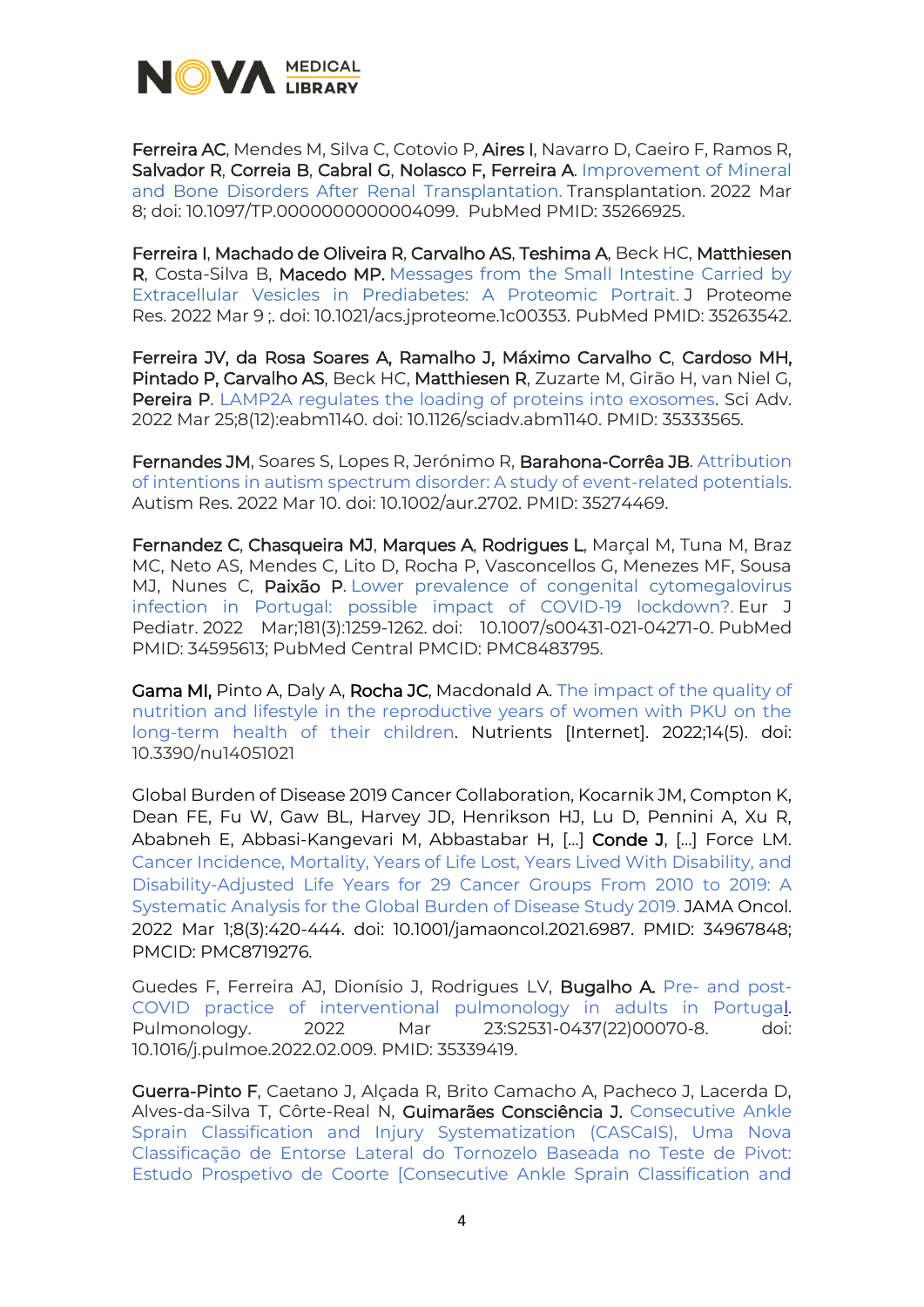

[Injury Systematization \(CASCaIS\), A New Lateral Ankle Sprain Classification](https://actamedicaportuguesa.com/revista/index.php/amp/article/view/13804)  [Based on the Pivot Test: A Prospective Cohort Study\].](https://actamedicaportuguesa.com/revista/index.php/amp/article/view/13804) Acta Med Port. 2022 Mar 21. Portuguese. doi: 10.20344/amp.13804. PMID: 35314022.

Guidet B, Jung C, Flaatten H, Fjølner J, Artigas A, Pinto BB, Schefold JC, Beil M, Sigal S, van Heerden PV, Szczeklik W, Joannidis M, Oeyen S, Kondili E, Marsh B, Andersen FH, Moreno R, Cecconi M, Leaver S, De Lange DW, Boumendil A; VIP2 and COVIP study groups. [Correction to: Increased 30-day mortality in](https://link.springer.com/article/10.1007/s00134-022-06674-5)  [very old ICU patients with COVID-19 compared to patients with respiratory](https://link.springer.com/article/10.1007/s00134-022-06674-5)  [failure without COVID-19.](https://link.springer.com/article/10.1007/s00134-022-06674-5) Intensive Care Med. 2022 Mar 31. doi: 10.1007/s00134- 022-06674-5. Erratum for: Intensive Care Med. 2022 Apr;48(4):435-447. PMID: 35357546.

Hall MJ, Lopes-Ventura S, Neto MV, Charneca J, Zoio P, Seabra MC, Oliva A, Barral DC. Reconstructed human pigmented skin/epidermis models achieve [epidermal pigmentation through melanocore transfer.](https://onlinelibrary.wiley.com/doi/10.1111/pcmr.13039) Pigment Cell Melanoma Res. 2022 Mar 24. doi: 10.1111/pcmr.13039. PMID: 35325505.

Henriques M, Soares P, Sacadura-Leite E. Vitamin D levels in Portuguese [military personnel.](https://www.ncbi.nlm.nih.gov/pubmed/35236767/) BMJ Mil Health. 2022 Mar 2; doi: 10.1136/bmjmilitary-2021- 002021. PubMed PMID: 35236767.

Ivkovic S, Major T, Mitic M, Loncarevic-Vasiljkovic N, Jovic M, Adzic M. Fatty acids [as biomodulators of Piezo1 mediated glial mechanosensitivity in Alzheimer's](https://www.sciencedirect.com/science/article/pii/S0024320522001709?via%3Dihub)  [disease.](https://www.sciencedirect.com/science/article/pii/S0024320522001709?via%3Dihub) Life Sci. 2022 Mar 10:120470. doi: 10.1016/j.lfs.2022.120470. PMID: 35283177.

Jonas RA, Barkovich E, Choi AD, Griffin WF, Riess J, Marques H, Chang HJ, Choi JH, Doh JH, Her AY, Koo BK, Nam CW, Park HB, Shin SH, Cole J, Gimelli A, Khan MA, Lu B, Gao Y, Nabi F, Nakazato R, Schoepf UJ, Driessen RS, Bom MJ, Thompson RC, Jang JJ, Ridner M, Rowan C, Avelar E, Généreux P, Knaapen P, de Waard GA, Pontone G, Andreini D, Guglielmo M, Al-Mallah MH, Jennings RS, Crabtree TR, Earls JP. [The effect of scan and patient parameters on the](https://www.sciencedirect.com/science/article/pii/S0899707122000250?via%3Dihub)  [diagnostic performance of AI for detecting coronary stenosis on coronary CT](https://www.sciencedirect.com/science/article/pii/S0899707122000250?via%3Dihub)  [angiography.](https://www.sciencedirect.com/science/article/pii/S0899707122000250?via%3Dihub) Clin Imaging. 2022 Apr;84:149-158. doi: 10.1016/j.clinimag.2022.01.016.. PMID: 35217284.

Jung C, Mamandipoor B, Fjølner J, Bruno RR, Wernly B, Artigas A, Bollen Pinto B, Schefold JC, Wolff G, Kelm M, Beil M, Sviri S, van Heerden PV, Szczeklik W, Czuczwar M, Elhadi M, Joannidis M, Oeyen S, Zafeiridis T, Marsh B, Andersen FH, Moreno R, Cecconi M, Leaver S, De Lange DW, Guidet B, Flaatten H, Osmani V. [Disease-Course Adapting Machine Learning Prognostication](https://medinform.jmir.org/2022/3/e32949)  [Models in Elderly Patients Critically Ill With COVID-19: Multicenter Cohort](https://medinform.jmir.org/2022/3/e32949)  [Study With External Validation.](https://medinform.jmir.org/2022/3/e32949) JMIR Med Inform. 2022 Mar 31;10(3):e32949. doi: 10.2196/32949. PMID: 35099394.

Leite AL, Galo E, Antunes A, Robalo B, Amaral D, Espada F, Castro S, Simões Dias S, Limbert C. Do GnRH Agonists Really Increase Body Weight Gain? [Evaluation of a Multicentric Portuguese Cohort of Patients With Central](https://www.frontiersin.org/articles/10.3389/fped.2022.816635/full)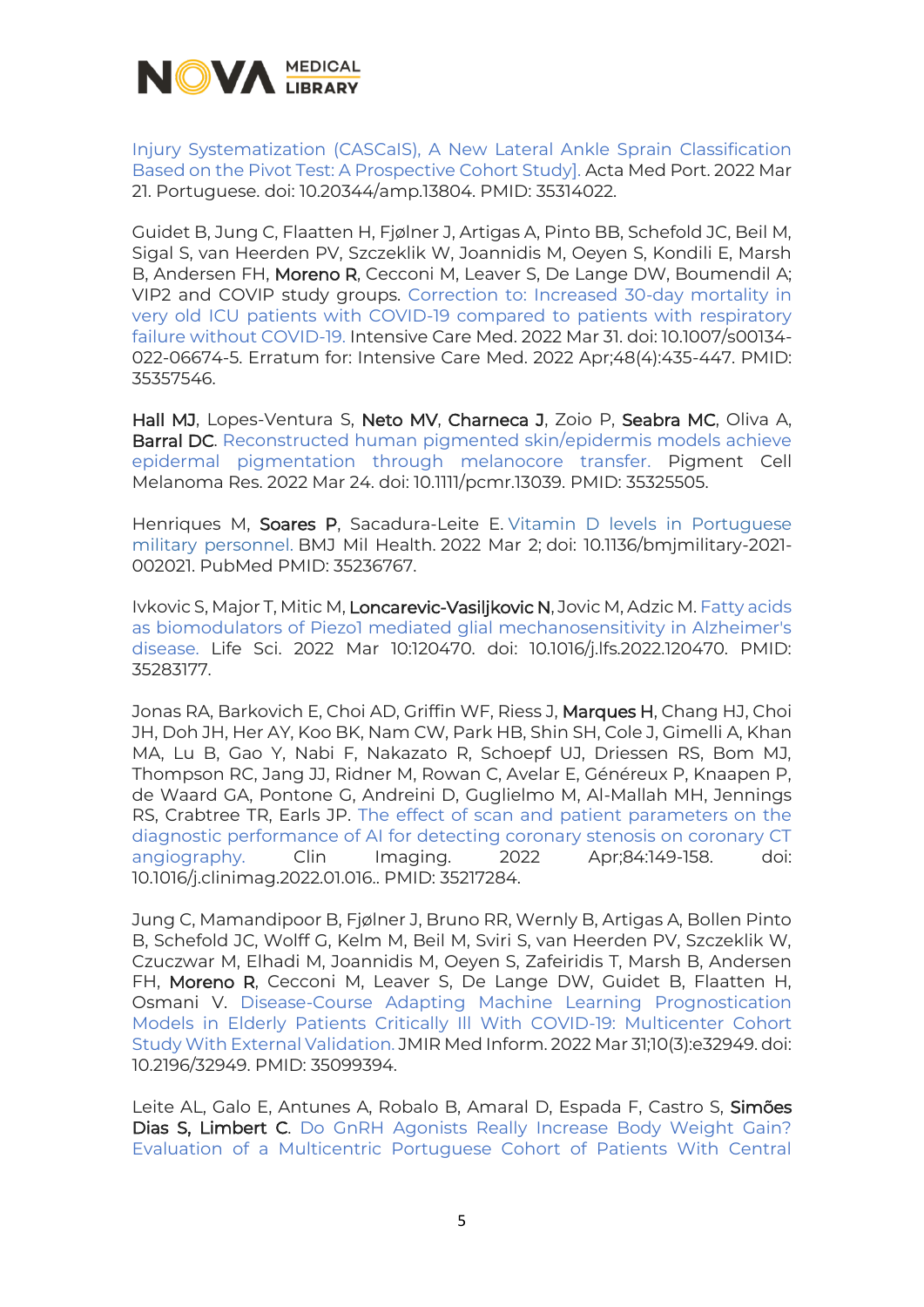

[Precocious Puberty.](https://www.frontiersin.org/articles/10.3389/fped.2022.816635/full) Front Pediatr. 2022 Mar 4;10:816635. doi: 10.3389/fped.2022.816635. PMID: 35311046; PMCID: PMC8931601.

Lopes R, Shi K, Fonseca NA, Gama A, Ramalho JS, Almeida L, Moura V, Simões S, Tidor B, Moreira JN. [Modelling the impact of nucleolin expression level on](https://www.ncbi.nlm.nih.gov/pubmed/33860446/)  [the activity of F3 peptide-targeted pH-sensitive pegylated liposomes](https://www.ncbi.nlm.nih.gov/pubmed/33860446/)  [containing doxorubicin.](https://www.ncbi.nlm.nih.gov/pubmed/33860446/) Drug Deliv Transl Res. 2022 Mar;12(3):629-646. doi: 10.1007/s13346-021-00972-z. PubMed PMID: 33860446.

Magriço M, Serôdio M, Ramos JN, Casimiro C, Marto JP. [Recurrent subdural](https://www.ncbi.nlm.nih.gov/pubmed/35267181/)  [hematoma as a rare presentation of cerebral venous thrombosis.](https://www.ncbi.nlm.nih.gov/pubmed/35267181/) Acta Neurol Belg. 2022 Mar 10; doi: 10.1007/s13760-022-01908-1. PubMed PMID: 35267181.

Maltês S, Chambino B, Campos L. A Curious Case of Dysphagia Due to [Osteophytes.](https://actamedicaportuguesa.com/revista/index.php/amp/article/view/14786) Acta Med Port. 2022 Mar 2;35(3):222-223. doi: 10.20344/amp.14786. PMID: 34100355.

Manapurath R, Gadapani B, Pereira-da-Silva L. Body Composition of Infants [Born with Intrauterine Growth Restriction: A Systematic Review and Meta-](https://www.mdpi.com/2072-6643/14/5/1085)[Analysis.](https://www.mdpi.com/2072-6643/14/5/1085) Nutrients. 2022 Mar 4;14(5):1085. doi: 10.3390/nu14051085. PMID: 35268060; PMCID: PMC8912478.

Maria ARJ, Serra H, Heleno B. Teleconsultations and their implications for [health care: A qualitative study on patients' and physicians' perceptions.](https://www.sciencedirect.com/science/article/pii/S138650562200065X?via%3Dihub) Int J Med Inform. 2022 Mar 23;162:104751. doi: 10.1016/j.ijmedinf.2022.104751. PMID: 35339887.

Matias PJ, Laranjinha I, Ávila G, Azevedo A, Jorge C, Ferreira C, Aires I, Amaral T, Gil C. Ferreira A. Long-term cholecalciferol supplementation in hemodialysis [patients: Effects on mineral metabolism, inflammation, and cardiac](https://www.ncbi.nlm.nih.gov/pubmed/35262225/)  [parameters.](https://www.ncbi.nlm.nih.gov/pubmed/35262225/) Semin Dial. 2022 Mar 9; doi: 10.1111/sdi.13066. [PubMed PMID: 35262225.

Mendonça N, Gregório MJ, Salvador C, Henriques AR, Canhão H, Rodrigues AM. [Low Adherence to the Mediterranean Diet Is Associated with Poor](https://www.mdpi.com/2072-6643/14/6/1239)  [Socioeconomic Status and Younger Age: A Cross-Sectional Analysis of the](https://www.mdpi.com/2072-6643/14/6/1239)  [EpiDoC Cohort.](https://www.mdpi.com/2072-6643/14/6/1239) Nutrients. 2022 Mar 15;14(6):1239. doi: 10.3390/nu14061239. PMID: 35334895; PMCID: PMC8954252.

Nascimento do Ó D, Serrabulho L, Ribeiro RT, Silva S, Covinhas A, Afonso MJ, Boavida JM, Raposo JF. [Interpersonal Relationships in Diabetes: Views and](https://www.ncbi.nlm.nih.gov/pubmed/35239472/)  [Experience of People with Diabetes, Informal Carers, and Healthcare](https://www.ncbi.nlm.nih.gov/pubmed/35239472/)  [Professionals in Portugal.](https://www.ncbi.nlm.nih.gov/pubmed/35239472/) Acta Med Port. 2022 Mar 3; doi: 10.20344/amp.16817. PubMed PMID: 35239472.

Oliveira AML, Machado M, Silva GA, Bitoque DB, Tavares Ferreira J, Pinto LA, Ferreira Q. [Graphene Oxide Thin Films with Drug Delivery Function.](https://www.mdpi.com/2079-4991/12/7/1149) Nanomaterials (Basel). 2022 Mar 30;12(7):1149. doi: 10.3390/nano12071149. PMID: 35407267; PMCID: PMC9000550.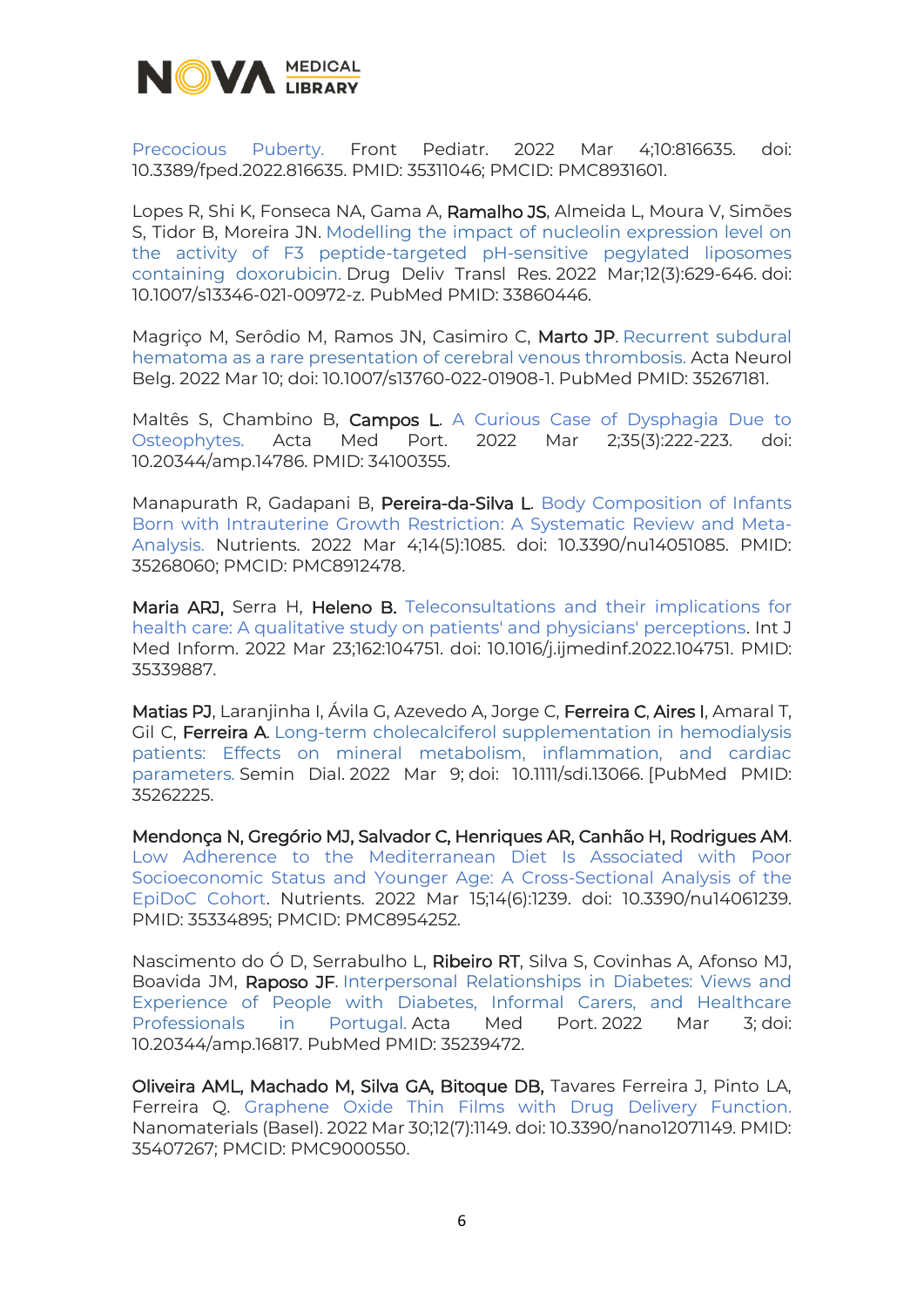

Oliveira L, Brito D, Abecasis J. Fabry cardiomyopathy: what could parametric [mapping still unveil?.](https://www.ncbi.nlm.nih.gov/pubmed/34742671/) Rev Esp Cardiol (Engl Ed). 2022 Mar;75(3):262-263. doi: 10.1016/j.rec.2021.10.001. PubMed PMID: 34742671.

Oliveira RP, Ribeiro R, Melo L, Grima B, Oliveira S, Alves JD. [Connective tissue](https://www.ncbi.nlm.nih.gov/pubmed/32044296/)  [disease-associated interstitial lung disease.](https://www.ncbi.nlm.nih.gov/pubmed/32044296/) Pulmonology. 2022 Mar-Apr;28(2):113-118. doi: 10.1016/j.pulmoe.2020.01.004. PubMed PMID: 32044296.

Papa-Vettorazzi MR, Moura-Coelho N, Manero F, Cruz-Rodriguez JB, Elies D, Güell JL. [Long term efficacy and safety profiles of iris-fixated foldable anterior](https://journals.lww.com/jcrs/Abstract/9900/Long_term_efficacy_and_safety_profiles_of.4.aspx)  [chamber phakic intraocular lens implantation in eyes with ≥ 10](https://journals.lww.com/jcrs/Abstract/9900/Long_term_efficacy_and_safety_profiles_of.4.aspx)-year follow-up. J Cataract Refract Surg. 2022 Mar 18. doi: 10.1097/j.jcrs.0000000000000937. PMID: 35311741.

Patrício JS, Dias-Pedroso D, Carvalho RA, Viera HLA, Jones JG. A simple method [for quantifying de novo lipogenesis rate and substrate selection in cell](https://www.ncbi.nlm.nih.gov/pubmed/34850989/)  cultures by  $13$  [C NMR isotopomer analysis of the crude lipid fraction.](https://www.ncbi.nlm.nih.gov/pubmed/34850989/) NMR Biomed. 2022 Mar;35(3): e4648. doi: 10.1002/nbm.4648. PubMed PMID: 34850989.

Pivodic A, E H Smith L, Hård AL, Löfqvist C, Almeida AC, Al-Hawasi A, Larsson E, Lundgren P, Sunnqvist B, Tornqvist K, Wallin A, Holmstrom G, Gränse L. [Validation of DIGIROP models and decision support tool for prediction of](https://bjo.bmj.com/content/early/2022/03/10/bjophthalmol-2021-320738.long)  [treatment for retinopathy of prematurity on a contemporary Swedish cohort.](https://bjo.bmj.com/content/early/2022/03/10/bjophthalmol-2021-320738.long) Br J Ophthalmol. 2022 Mar 11:bjophthalmol-2021-320738. doi: 10.1136/bjophthalmol-2021-320738. PMID: 35277395.

Polok K, Fronczek J, van Heerden PV, Flaatten H, Guidet B, De Lange DW, Fjølner J, Leaver S, Beil M, Sviri S, Bruno RR, Wernly B, Artigas A, Pinto BB, Schefold JC, Studzińska D, Joannidis M, Oeyen S, Marsh B, Andersen FH, Moreno R, Cecconi M, Jung C, Szczeklik W. [Association between tracheostomy](https://www.ncbi.nlm.nih.gov/pubmed/34955167/)  [timing and outcomes for older critically ill COVID-19 patients: prospective](https://www.ncbi.nlm.nih.gov/pubmed/34955167/)  [observational study in European intensive care units.](https://www.ncbi.nlm.nih.gov/pubmed/34955167/) Br J Anaesth. 2022 Mar;128(3):482-490. doi: 10.1016/j.bja.2021.11.027. PubMed PMID: 34955167; PubMed Central PMCID: PMC8627864.

Potthoff S, Kwasnicka D, Avery L, Finch T, Gardner B, Hankonen N, Johnston D, Johnston M, Kok G, Lally P, Maniatopoulos G, Marques MM, McCleary N, Presseau J, Rapley T, Sanders T, Ten Hoor G, Vale L, Verplanken B, Grimshaw JM. [Changing healthcare professionals' non-reflective processes to improve](https://www.sciencedirect.com/science/article/pii/S0277953622001460?via%3Dihub)  [the quality of care.](https://www.sciencedirect.com/science/article/pii/S0277953622001460?via%3Dihub) Soc Sci Med. 2022 Apr;298:114840. doi: 10.1016/j.socscimed.2022.114840. PMID: 35287065.

Prasad R, Conde J. Bioinspired soft nanovesicles for site-selective cancer [imaging and targeted therapies.](https://wires.onlinelibrary.wiley.com/doi/10.1002/wnan.1792) Wiley Interdiscip Rev Nanomed Nanobiotechnol. 2022 Mar 22:e1792. doi: 10.1002/wnan.1792. PMID: 35318815.

Prieto Huarcaya S, Drobny A, Marques ARA, Di Spiezio A, Dobert JP, Balta D, Werner C, Rizo T, Gallwitz L, Bub S, Stojkovska I, Belur NR, Fogh J, Mazzulli JR, Xiang W, Fulzele A, Dejung M, Sauer M, Winner B, Rose-John S, Arnold P, Saftig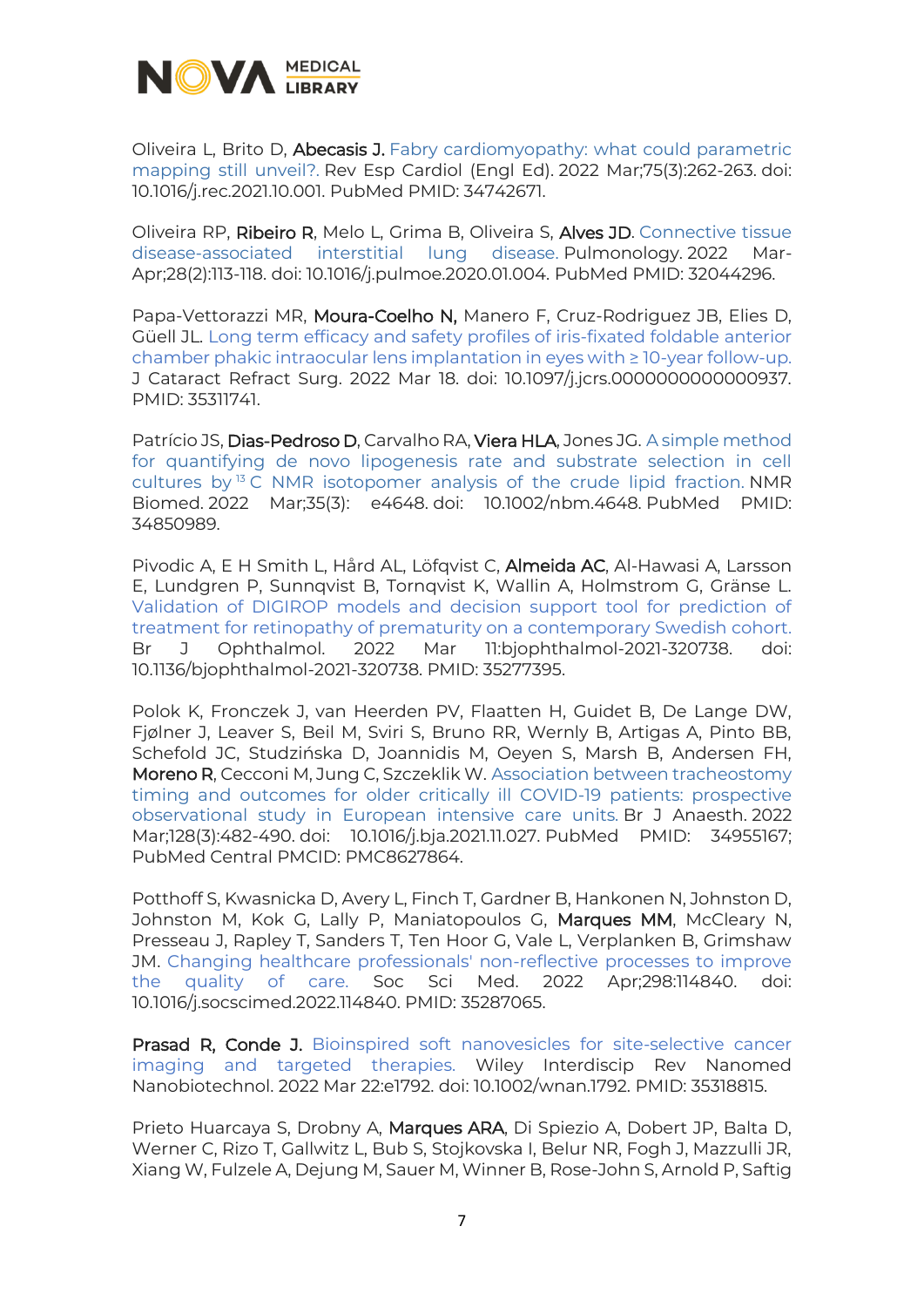

P, Zunke F[. Recombinant pro-CTSD \(cathepsin D\) enhances SNCA/](https://www.tandfonline.com/doi/full/10.1080/15548627.2022.2045534)α-Synuclein degradation in α[-Synucleinopathy models.](https://www.tandfonline.com/doi/full/10.1080/15548627.2022.2045534) Autophagy. 2022 Mar 15. doi: 10.1080/15548627.2022.2045534. PMID: 35287553.

Ribeiro TF, Ferreira RS, Correia R, Amaral C, Gonçalves FB, Ferreira ME. [Paclitaxel in real-life data is not associated with reduced survival but has](https://www.ncbi.nlm.nih.gov/pubmed/35234432/)  [limited benefit in preventing](https://www.ncbi.nlm.nih.gov/pubmed/35234432/) amputation. Int Angiol. 2022 Mar 2;. doi: 10.23736/S0392-9590.22.04763-0. PubMed PMID: 35234432.

Santonen T, Porras SP, Bocca B, Bousoumah R, Duca RC, Galea KS, Godderis L, Göen T, Hardy E, Iavicoli I, Janasik B, Jones K, Leese E, Leso V, Louro H, Majery N, Ndaw S, Pinhal H, Ruggieri F, Silva MJ, van Nieuwenhuyse A, Verdonck J, Viegas S, Wasowicz W, Sepai O, Scheepers PTJ. [HBM4EU chromates study -](https://www.ncbi.nlm.nih.gov/pubmed/34492275/) [Overall results and recommendations for the biomonitoring of occupational](https://www.ncbi.nlm.nih.gov/pubmed/34492275/)  [exposure to hexavalent chromium.](https://www.ncbi.nlm.nih.gov/pubmed/34492275/) Environ Res. 2022 Mar;204(Pt A):111984. doi: 10.1016/j.envres.2021.111984. PubMed PMID: 34492275.

Schlieter H, Marsch LA, Whitehouse D, Otto L, Londral AR, Teepe GW, Benedict M, Ollier J, Ulmer T, Gasser N, Ultsch S, Wollschlaeger B, Kowatsch T. [Scale-up](https://www.jmir.org/2022/3/e24582)  [of Digital Innovations in Health Care: Expert Commentary on Enablers and](https://www.jmir.org/2022/3/e24582)  [Barriers.](https://www.jmir.org/2022/3/e24582) J Med Internet Res. 2022 Mar 11;24(3):e24582. doi: 10.2196/24582. PMID: 35275065.

Sepriano A, Ramiro S, van der Heijde D, Landewé RBM. Response to: 'Reactive [arthritis, a missing link: comment on the recent article from Sepriano](https://www.ncbi.nlm.nih.gov/pubmed/32241800/) *et al* by [Zeidler and Hudson.](https://www.ncbi.nlm.nih.gov/pubmed/32241800/) Ann Rheum Dis. 2022 Mar;81(3):e41. doi: 10.1136/annrheumdis-2020-217347. PubMed PMID: 32241800.

Serôdio M, Lorga T, Ramos JN, Marto JP, Bugalho P. [Spontaneous](https://link.springer.com/article/10.1007/s13760-022-01910-7) spinal [epidural hematoma presenting as an acute ischaemic stroke.](https://link.springer.com/article/10.1007/s13760-022-01910-7) Acta Neurol Belg. 2022 Mar 26. doi: 10.1007/s13760-022-01910-7. PMID: 35347641.

Shlisky J, Mandlik R, Askari S, Abrams S, Belizan JM, Bourassa MW, Cormick G, Driller-Colangelo A, Gomes F, Khadilkar A, Owino V, Pettifor JM, Rana ZH, Roth DE, Weaver C. [Calcium deficiency worldwide: prevalence of inadequate](https://www.ncbi.nlm.nih.gov/pubmed/35247225/)  [intakes and associated health outcomes.](https://www.ncbi.nlm.nih.gov/pubmed/35247225/) Ann N Y Acad Sci. 2022 Mar 5;. doi: 10.1111/nyas.14758. PubMed PMID: 35247225

Silva A, Caixeirinho P, Vilares M, Semedo C, Martins M, Zagalo C, Casal D. [Retrospective Study of 114 Free Flaps for Head and Neck Oncological](https://actamedicaportuguesa.com/revista/index.php/amp/article/view/13734)  [Reconstruction in a Portuguese Tertiary Cancer Center.](https://actamedicaportuguesa.com/revista/index.php/amp/article/view/13734) Acta Med Port. 2022 Mar 2;35(3):192-200. doi: 10.20344/amp.13734. PMID: 34581666.

Silva HH, Silva MG, Cerqueira F, Tavares V, Medeiros R. [Genomic profile in](https://www.ncbi.nlm.nih.gov/pubmed/33666074/)  [association with sport-type, sex, ethnicity, psychological traits and sport](https://www.ncbi.nlm.nih.gov/pubmed/33666074/)  [injuries of elite athletes.](https://www.ncbi.nlm.nih.gov/pubmed/33666074/) J Sports Med Phys Fitness. 2022 Mar;62(3):418-434. doi: 10.23736/S0022-4707.21.12020-1. Review. PubMed PMID: 33666074.

Simões-Pereira J, C Ferreira T, Limbert E, Cavaco BM, Leite V. [Response to](https://www.liebertpub.com/doi/10.1089/thy.2021.0644?url_ver=Z39.88-2003&rfr_id=ori:rid:crossref.org&rfr_dat=cr_pub%20%200pubmed)  ["Radioiodine Is Molecular Radiotherapy Governed by Predictable](https://www.liebertpub.com/doi/10.1089/thy.2021.0644?url_ver=Z39.88-2003&rfr_id=ori:rid:crossref.org&rfr_dat=cr_pub%20%200pubmed)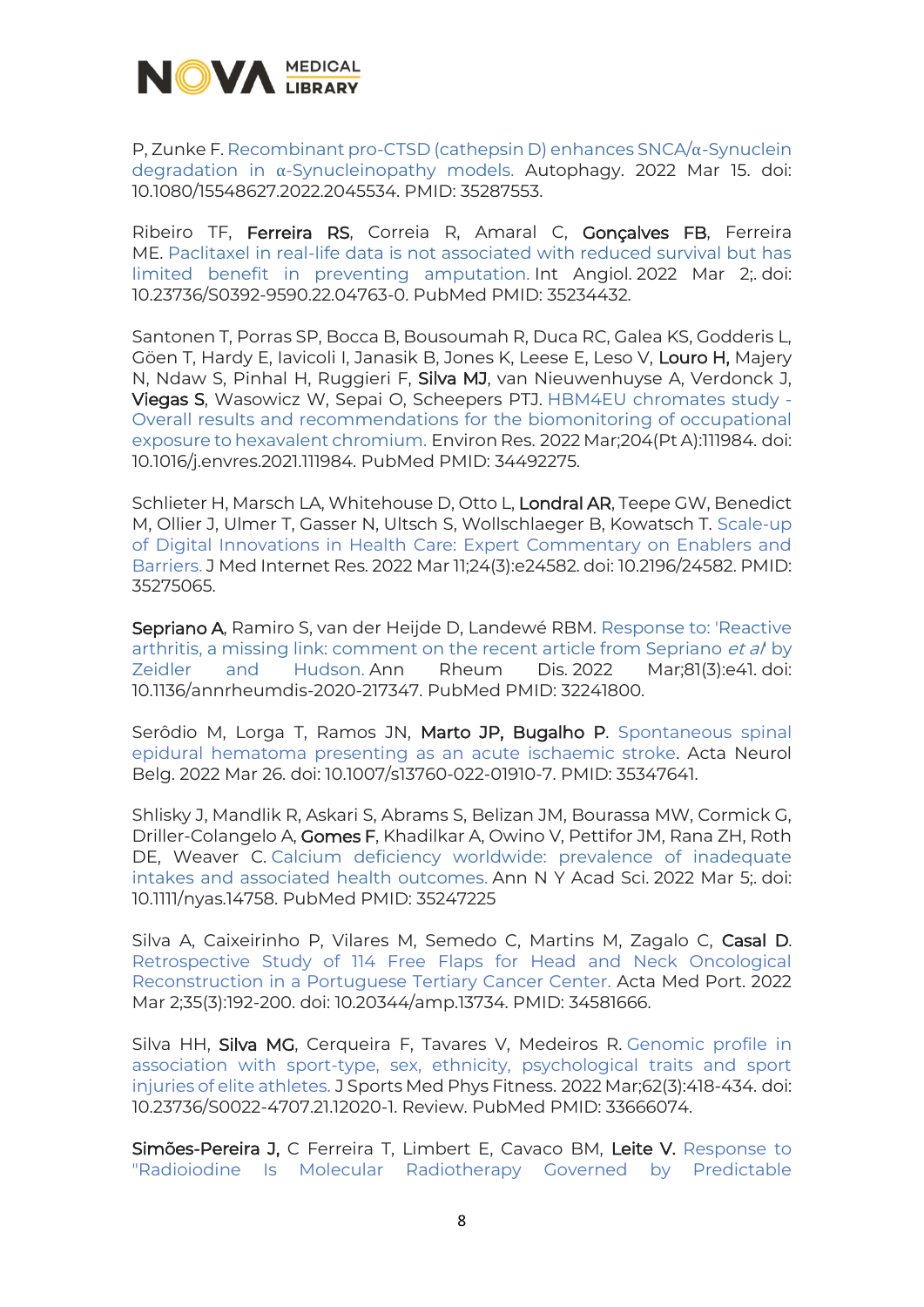

[Deterministic Radiobiology Expressed in Gray, Not Millicuries" by Kao.](https://www.liebertpub.com/doi/10.1089/thy.2021.0644?url_ver=Z39.88-2003&rfr_id=ori:rid:crossref.org&rfr_dat=cr_pub%20%200pubmed) Thyroid. 2022 Mar;32(3):342-343. doi: 10.1089/thy.2021.0644. PMID: 35045760.

Sousa-Pinto B, Sá-Sousa A, Vieira RJ, Amaral R, Klimek L, Czarlewski W, Antó JM, Pfaar O, Bedbrook A, Kvedariene V, Ventura MT, Ansotegui IJ, Bergmann KC, Brussino L, Canonica GW, Cardona V, Carreiro-Martins P, Casale T, Cecchi L, Chivato T, Chu DK, Cingi C, Costa EM, Cruz AA, De Feo G, Devillier P, Fokkens WJ, Gaga M, Gemicioğlu B, Haahtela T, Ivancevich JC, Ispayeva Z, Jutel M, Kuna P, Kaidashev I, Kraxner H, Larenas-Linnemann DE, Laune D, Lipworth B, Louis R, Makris M, Monti R, Morais-Almeida M, Mösges R, Mullol J, Odemyr M, Okamoto Y, Papadopoulos NG, Patella V, Pham-Thi N, Regateiro FS, Reitsma S, Rouadi PW, Samolinski B, Sova M, Todo-Bom A, Taborda-Barata L, Tomazic PV, Toppila-Salmi S, Sastre J, Tsiligianni I, Valiulis A, Vandenplas O, Wallace D, Waserman S, Yorgancioglu A, Zidarn M, Zuberbier T, Fonseca JA, Bousquet J. [Behavioural patterns in allergic rhinitis medication in Europe: A study using](https://onlinelibrary.wiley.com/doi/10.1111/all.15275)  MASK-air® [real-world data.](https://onlinelibrary.wiley.com/doi/10.1111/all.15275) Allergy. 2022 Mar 8. doi: 10.1111/all.15275. PMID: 35258105.

Sousa-Pinto B, Azevedo LF, Sá-Sousa A, Vieira RJ, Amaral R, Klimek L, Czarlewski W, Anto JM, Bedbrook A, Kvedariene V, Ventura MT, Ansotegui IJ, Bergmann KC, Brussino L, Canonica GW, Cardona V, Carreiro-Martins P, Casale T, Cecchi L, Chivato T, Chu DK, Cingi C, Costa EM, Cruz AA, De Feo G, Devillier P, Fokkens WJ, Gaga M, Gemicioğlu B, Haahtela T, Ivancevich JC, Ispayeva Z, Jutel M, Kuna P, Kaidashev I, Kraxner H, Larenas-Linnemann DE, Laune D, Lipworth B, Louis R, Makris M, Monti R, Morais-Almeida M, Mösges R, Mullol J, Odemyr M, Okamoto Y, Papadopoulos NG, Patella V, Pham-Thi N, Regateiro FS, Reitsma S, Rouadi PW, Samolinski B, Sova M, Todo-Bom A, Taborda-Barata L, Tomazic PV, Toppila-Salmi S, Sastre J, Tsiligianni I, Valiulis A, Wallace D, Waserman S, Yorgancioglu A, Zidarn M, Zuberbier T, Fonseca JA, Bousquet J, Pfaar O. [Allergen immunotherapy in MASK-air users in real-life: Results of a](https://onlinelibrary.wiley.com/doi/10.1002/clt2.12128)  [Bayesian mixed-effects model.](https://onlinelibrary.wiley.com/doi/10.1002/clt2.12128) Clin Transl Allergy. 2022 Mar;12(3):e12128. doi: 10.1002/clt2.12128. PMID: 35344295.

Stal R, Sepriano A, van Gaalen FA, Baraliakos X, van den Berg R, Reijnierse M, Braun J, Landewé RBM, van der Heijde D. [Associations between](https://academic.oup.com/rheumatology/advance-article/doi/10.1093/rheumatology/keac176/6550496?login=true)  [syndesmophytes and facet joint ankylosis in radiographic axial](https://academic.oup.com/rheumatology/advance-article/doi/10.1093/rheumatology/keac176/6550496?login=true)  [spondyloarthritis patients on low-dose CT over 2 years.](https://academic.oup.com/rheumatology/advance-article/doi/10.1093/rheumatology/keac176/6550496?login=true) Rheumatology (Oxford). 2022 Mar 18:keac176. doi: 10.1093/rheumatology/keac176. PMID: 35302592.

Teodoro T, Vilas Boas Garcia S. [Reflections on the Relevance of Culture in](https://actamedicaportuguesa.com/revista/index.php/amp/article/view/17762)  [Psychiatry and Medicine.](https://actamedicaportuguesa.com/revista/index.php/amp/article/view/17762) Acta Med Port. 2022 Mar 2;35(3):232-233. doi: 10.20344/amp.17762. PMID: 35320077.

Timóteo AT. [Radiation therapy-related cardiotoxicity: Every detail counts?](https://www.ncbi.nlm.nih.gov/pubmed/34998945/) Int J Cardiol. 2022 Mar 1; 350:94-95. doi: 10.1016/j.ijcard.2022.01.002. PubMed PMID: 34998945.